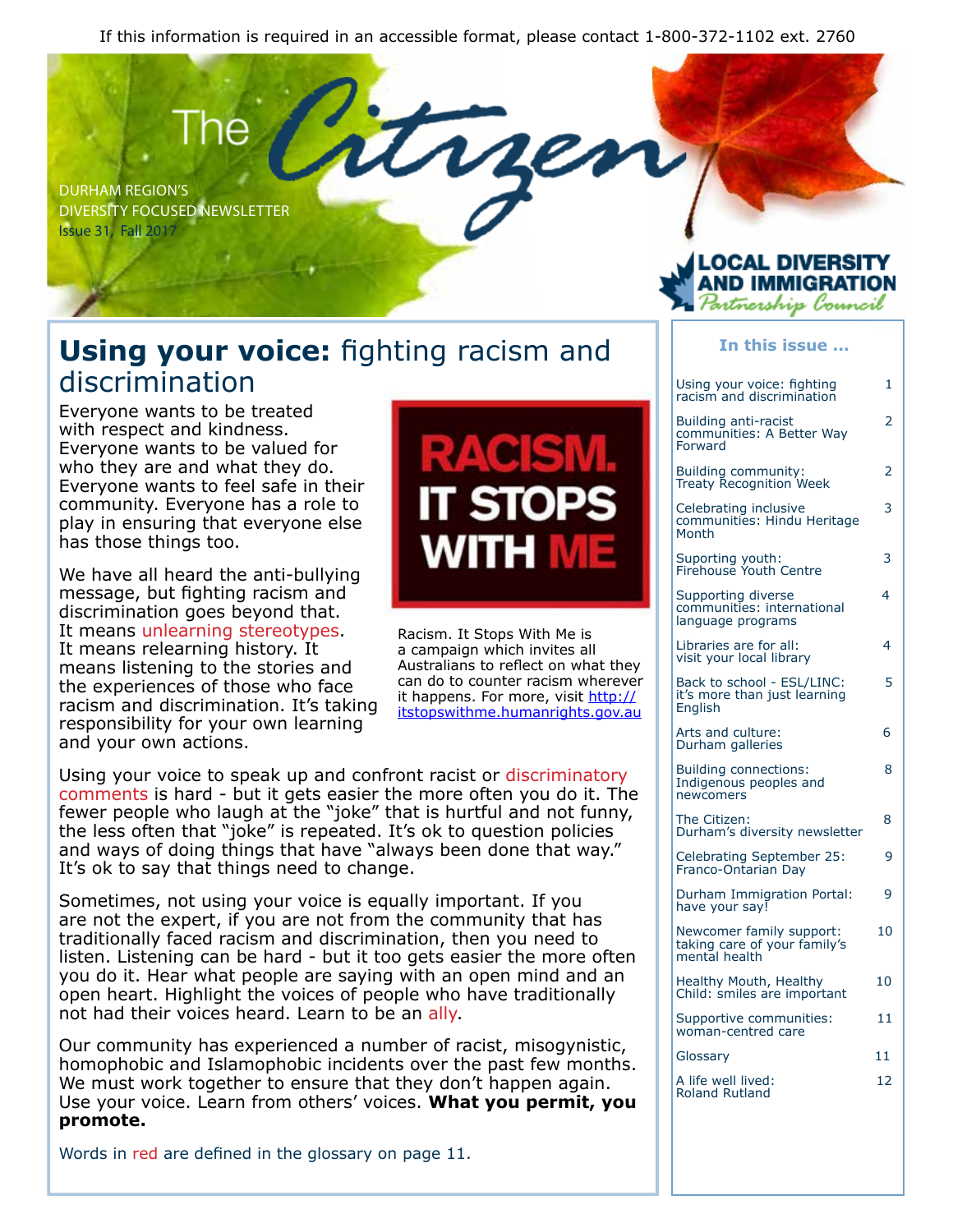#### **Building anti-racist communities:** A Better Way Forward

"Anti-racism is about taking proactive steps to fight racial inequity. It's different from other approaches that focus on multiculturalism or diversity because it acknowledges that systemic racism exists and actively confronts the unequal power dynamic between groups and the structures that sustain it.

Anti-racism involves consistently assessing structures, policies and programs, and through monitoring outcomes, ensuring they are fair and equitable for everyone" (*A Better Way Forward*).

We talk about diversity, equity and inclusion a lot. We advocate building welcoming communities a lot. These are important and they need to be part of the work that we all do in very specific ways. We also need to talk about anti-racism and make that a part of the work that we all do.

*A Better Way Forward: Ontario's 3-Year Anti-Racism Strategic Plan* was released in May. The strategy "targets systemic racism by building an anti-racism approach into the way government develops policies, makes decisions, evaluates programs, and monitors outcomes" (www. ontario.ca/page/better-way-forward-ontarios-3-year-anti-racism-strategic-plan). This is an important initiative that many people hope will create real change in Ontario. Take the time to read the strategy and see where you and your organization or agency can benefit from this new work.

### **Building community:** Treaty Recognition Week

As a newcomer to Canada, there is so much to learn! How do the buses work? Where do I find a doctor? When do I register my children for school? It's important too to learn a bit more about what it means to be a resident of Canada. What are your rights and responsibilities as a member of the community you live in? Did you know that as a resident of Canada, you are part of treaties with Indigenous people?

For more information on the two row wampum or the Guswenta, visit www.onondaganation.org/culture/wampum/two-row-wampum-belt-guswenta/

The original treaty between Indigenous people and non-Indigenous people (the two row wampum) was agreed to more than 400 years ago. That original treaty sets out the ways we were meant to treat each other and interact. The core values of that treaty are trust, friendship and mutual respect. Unfortunately, as the history of Indigenous people in Canada shows us, these core values have not been valued. That treaty belongs to all of us so we can each take responsibility for renewing our commitment to it, and to rebuilding relationships with Indigenous people in our communities.

Ontario is the first province in Canada to declare the first week of November as Treaty Recognition Week. The purpose of the week is "to recognize the importance of treaties and to bring awareness to the treaty relationships between Indigenous and non-Indigenous people in the province" (www.ontario.ca/page/treaties). The province has a lot of information and links for teachers, students and anyone interested in learning more. For more information, visit www.ontario.ca/page/treaties.

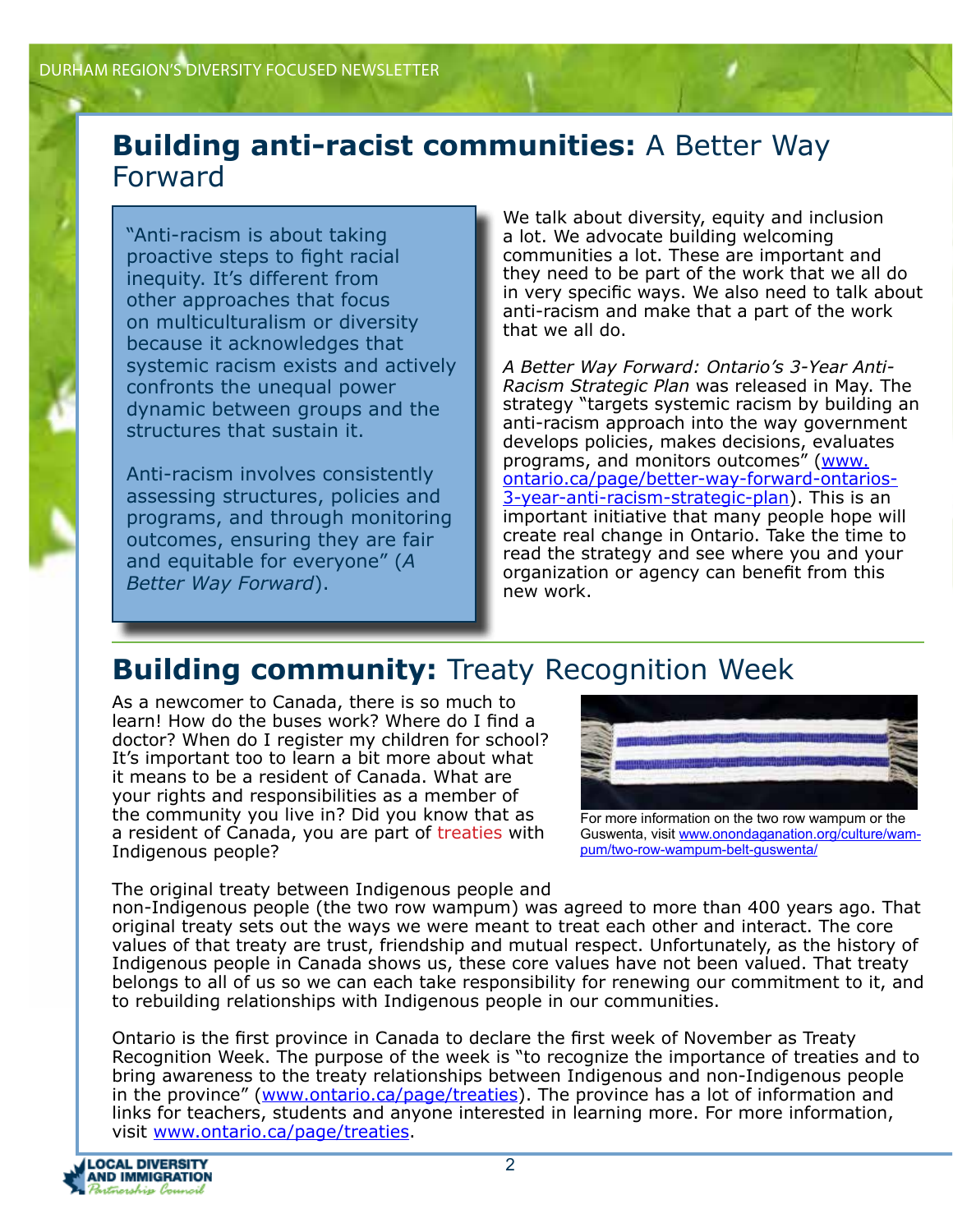#### **Celebrating inclusive communities:** Hindu<br>Heritage Month Heritage Month

Ontario is home to a large and vibrant Hindu community. Since the first Hindu immigrants arrived in Canada at the beginning of the 20th century, Hindu Canadians from across Ontario have made significant contributions across all fields of science, education, medicine, law, politics, business, culture, sports and technology. Hindu Canadians continue to help foster growth, prosperity and innovation throughout Ontario.

By proclaiming the month of November as Hindu Heritage Month, the Province recognizes the important contributions that Hindu Canadians have made to Ontario's social, economic, political and cultural fabric. Hindu Heritage Month is an opportunity to remember, celebrate and educate future generations about Hindu Canadians and the important role that they have played and continue to play in communities across Ontario.



The Citrae

Join the Sankat Mochan Hanuman Mandir and<br>Cultural Centre, in partnership with the Town<br>of Aiax, to celebrate Hindu Heritage Menth of *n* Jurham. Celebrations are taking place of<br>In Durham. Celebrations are taking place of<br>November 5, from 5 to 8 p.m., at the Ajax Cultural Centre, in partnership with the Town of Ajax, to celebrate Hindu Heritage Month in Durham. Celebrations are taking place on Community Centre, 75 Centennial Road, Ajax.

#### **Supporting youth:** Firehouse Youth Centre

Halloween is arguably the most fun Canadian holiday. This is a time for everyone to dress-up, get creative, be silly and have fun. If this is your first Halloween in Canada, the Firehouse Fright Night is a great opportunity to get involved AND to support local youth.

The family-friendly, frightful fun of the Firehouse Fright Night returns on October 20 and 21, in downtown Bowmanville. This annual fundraiser for the United Way and the youth centre is a three-floor, all-indoor, interactive haunted house entering its 11th year.

"We bring a unique experience and culture to the fun of the Halloween tradition," explains organizer Paul Dobbs, "You are actually engaged in a storyline with more than 60 live creatures all along the way." Small groups of four to five people walk through a trail full of different scenes, each tied to the overall story. For 2017, the creative minds from the Firehouse design team have chosen to



go with a theme connected to the recent theatrical release of Stephen King's "It".

Tickets are just \$10/person, \$35/family of four. Repeat tours are just \$2/person. There are a limited number of free tickets available, one per family for a child age 12 or less. These are available by emailing monsters@jhsd.ca.

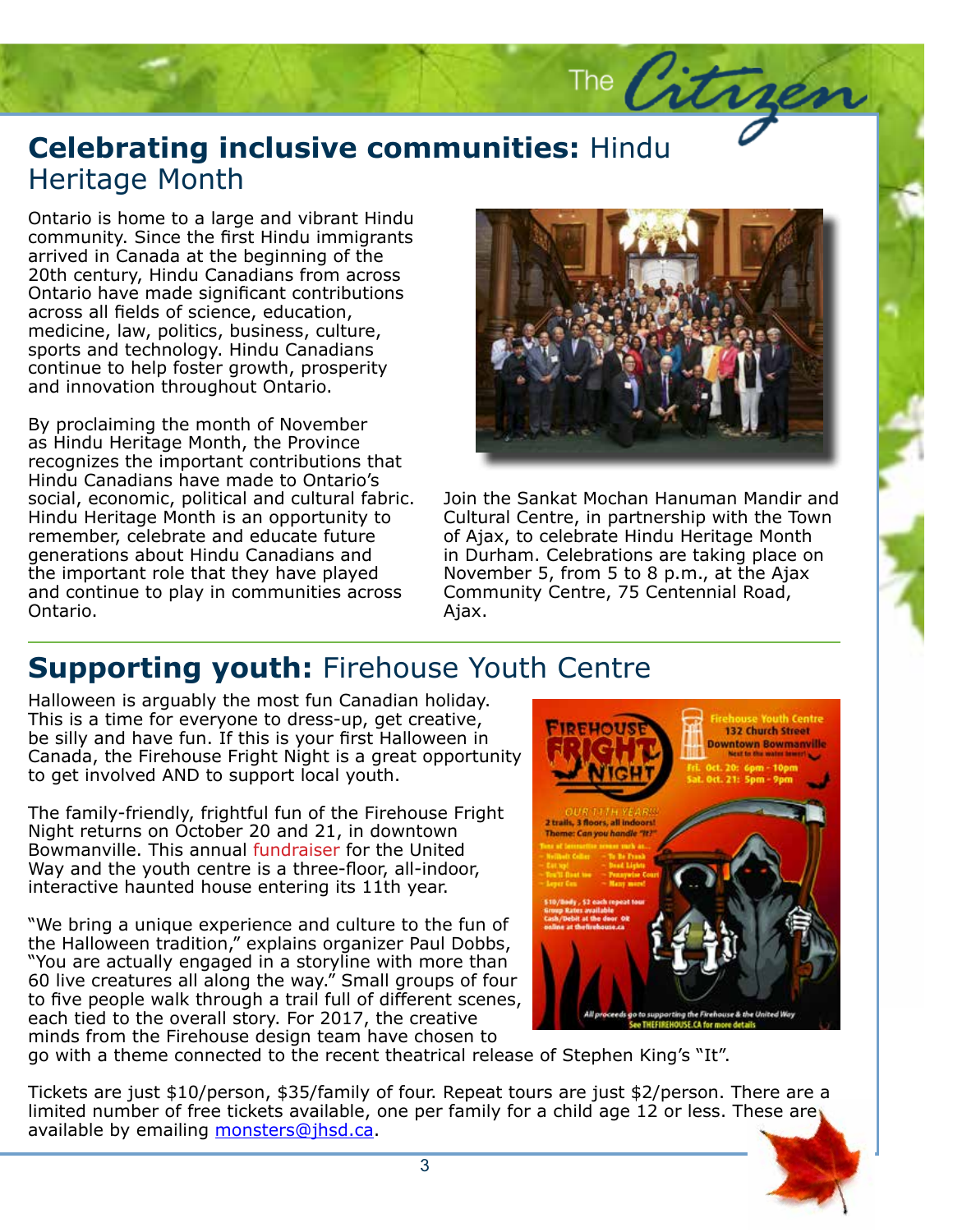#### **Supporting diverse communities:** international language programs

Discover language classes at the Durham Catholic District School Board's Archbishop Anthony Meagher Catholic Continuing Education Centre. The Continuing Education (ConEd) Centre has three campuses, in Oshawa, Whitby and Ajax.

Free international language classes for students from Kindergarten to Grade 8 are offered throughout Durham Region on Saturday mornings from 9:30 a.m. to 12 p.m., from September to June with continuous registration. The International Language program provides the opportunity for children to speak, listen, write and read an international language, and at the same time learn about the culture and heritage associated with that language. Beginners are welcome, and no previous language knowledge is required.

Locations for international language classes include Pickering, Ajax, Whitby and Oshawa. Languages offered are Arabic, Bengali, Cantonese, Dari, Farsi, Greek, Italian,



Mandarin, Pilipino, Polish, Portuguese, Spanish, Tamil and Urdu.

If you are an adult or a high school student interested in learning an international language, high school language credits are also being offered for secondary school students and adults. Classes are held at St. Teresa of Calcutta Catholic School in Ajax, from September to June, on Saturdays from 9 a.m. to 12 p.m. Current language credits offered are: Arabic (Grade 9, 10, 11 and 12), Italian (Grade 9 and 10), Mandarin (Grade 9, 10 and 11), and Spanish (Grade 9, 10 and 11).

For more information or to register, please call 905-683-7713 or visit www.con-ed.ca.

#### **Libraries are for all:** visit your local library

If you visit the Pickering Public Library, you will be welcomed with a sign that states "libraries are for all." Libraries are free and open to everyone. As organizations, they work to be inclusive to all by ensuring they have diverse representation in their programs, books, shelf space, displays and marketing.

A great example of this is the hashtag #MuslimShelfSpace, which was started by author Sajidah K. Ali to promote the visibility of Muslim voices. Ali visited the Pickering Public Library in July to sign copies of her book, *Saints and Misfits*, and discussed the importance of diversity in books.

Representation is incredibly important for the LGBTQ+ community as well. Having books that feature multidimensional LGBTQ+ characters, books that do not rely on gender stereotypes, and books that feature non-traditional families offers opportunities for readers to connect to these materials and feel included.

Check out Pickering Public Library's programs, collection, and recommend books at picnet.org. We would love to hear any suggestions that you have.



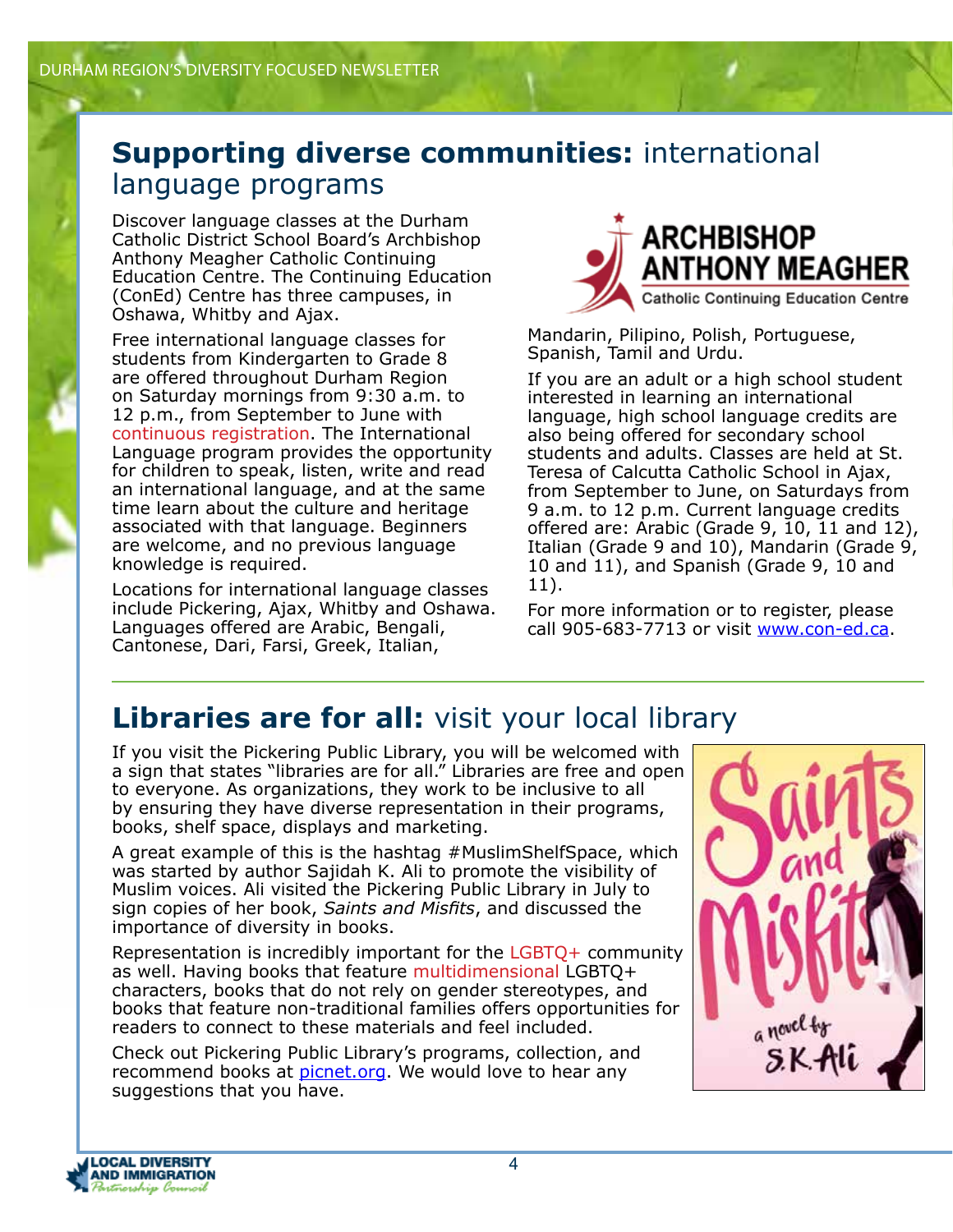#### **Back to School - ESL/LINC:** it's more than just learning English learning English



Durham Continuing Education has been providing English language classes for more than 25 years, welcoming newcomer learners from all corners of the world. In the last few years, they have supported the local community by helping Syrian refugees settle in Durham. For many learners, English language school is their first contact with Canadian culture, values and way of living. This is where they meet new friends, and for some of them, where their children learn their first steps.

Durham Continuing Education continues to collaborate with many

amazing community agencies to help newcomers access the various services they need to fast-track their new lives in Canada. CDCD's settlement workers are on-site in both our Pickering and Oshawa schools to help learners navigate the complicated sea of applications, documents and taxes, to name just a few – and they do it in learners' first languages.

The Welcome Centres in Ajax and Pickering bring presenters from various agencies to learners so they can learn about nutrition, health, recreational activities in Durham, services for seniors, etc. The Durham



The Citrger

Region Unemployed Help Centre (DRUHC) is always there to assist learners in starting their Canadian career. From the first day of classes to the last day in June, the school is buzzing with activity, enriching our lives with languages, customs, prayers and stories from more than 30 different cultures. It is a place of inclusion and personal growth.



Pickering and Oshawa daytime classes are offered five days per week, from 8:30 a.m. to 3:00 p.m. Whitby evening classes run on Mondays and Wednesdays from 6:30 to 9:30 p.m.; Pickering evening classes run on Tuesdays and Thursdays from 6:30 to 9:30 p.m.; and Port Perry classes run on Tuesdays, Wednesdays and Thursdays, from 6:30 to 9:30 p.m. For Pickering registrations, we ask our learners to call 905-831-3118 and speak with Nichole. For Oshawa and Port Perry registrations, please call 905-440-4489 and speak with Siabh.

To all our students, staff and community we wish a happy new school year!

For students looking for ESL/LINC classes in Whitby and Ajax, the Durham Catholic District School Board offers English as a Second Language (ESL) and LINC classes for adults. Newcomers to Canada who want to improve their English can have a language assessment and join one of their day or evening classes. For more information on these English language classes, visit www.con-ed.ca or call 1-855-330-8655 to book a language assessment.

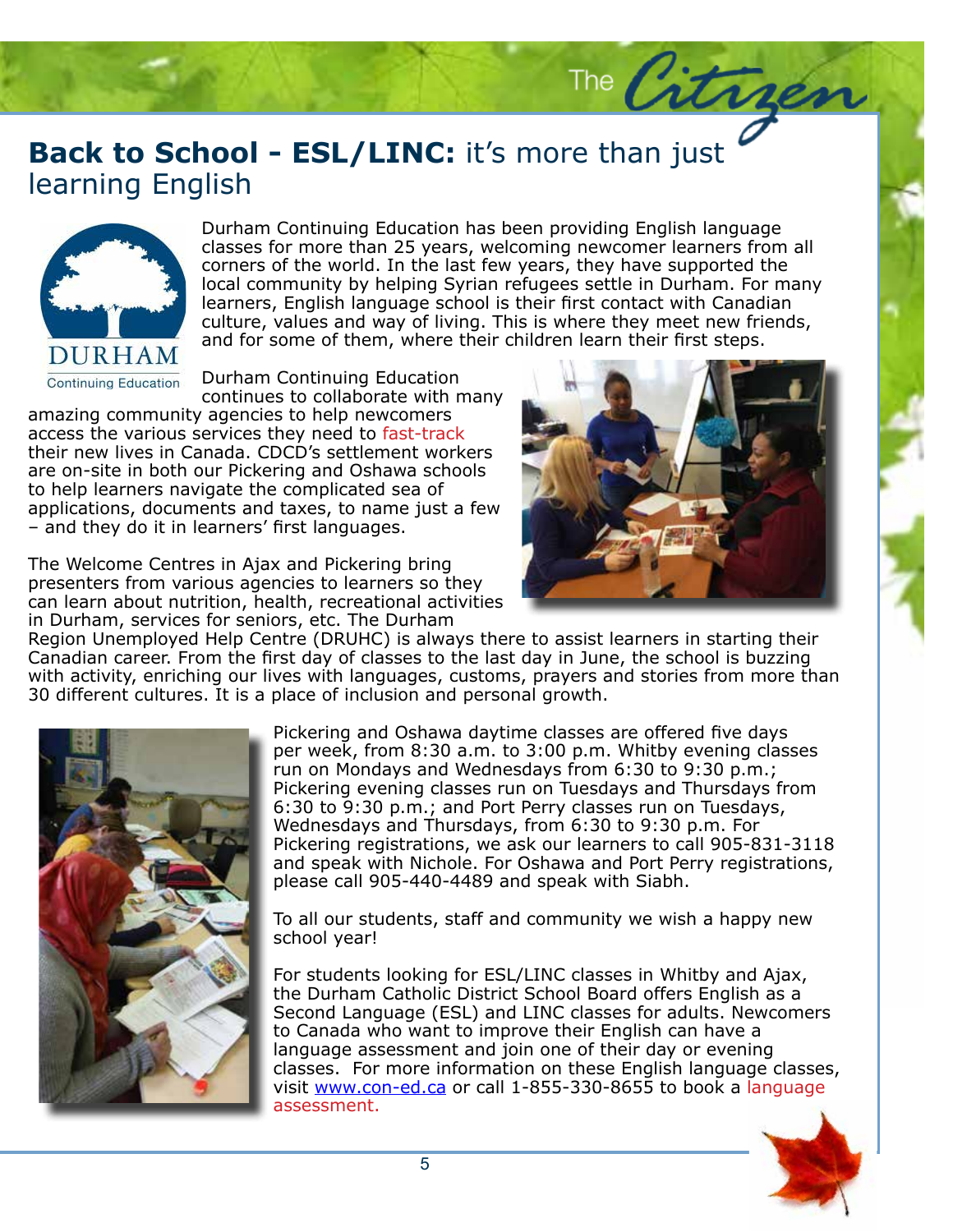#### Arts and culture: Durham galleries

Creativity and the urge to create art is universal. Art can also bring us together when language is a barrier. Durham has a large number of galleries and spaces to engage with art. Whether you just want to look at what other people have created or you want to literally get your hands dirty, come and explore some of the fantastic spaces across Durham.



Cultural Expressions Art Gallery was established to showcase the works of Canadian artists and artists of diverse ethnic

and cultural communities of Canada.

The gallery has been a vital contributor to making arts and culture accessible to the Durham Region through its exhibitions, not only at the gallery, but in public spaces and through special presentations. Images and colours on canvas open up a whole new world to the viewer. Through the eyes of the artists, you can be transported to different countries, gaining insights into different cultures.



We offer art at a price point that allows everyone to own an original piece. Presently, the gallery is functioning as a pop-up gallery in different public locations and at special events.

To contact Cultural Expressions, please call 905-427-2412 or email culturalexpressions@sympatico.ca.

#### **Gallery 67**

The Oshawa Art Association members worked together to bring about Gallery 67, and in April 2017, after many years of talking about and dreaming of running a gallery, workshop and meeting place for all artists, it finally happened.

Gallery 67 presents new exhibits every month by Oshawa Art Association members and non-members. There are also children's art classes and other workshops coming soon in mosaics, oil and watercolour painting, life drawing and paint nights. A full community event, Phase 2 of The Cycle: Courage, will take place on October 28, when artists from all art disciplines, music, visual, performance, spoken word and dance will create with a theme of courage, the colour orange, and the animal, the bear.

Tuesdays, Thursdays, and Saturdays are also open studio time for artists to come and bring their art



supplies and paint in a social atmosphere. On Thursdays, during the lunchtime period, people can drop in and eat their lunch in the gallery while enjoying the artwork.

Gallery 67 is open to the public six days a week, Monday to Saturday, 10 a.m. to 4 p.m., and on Thursdays from 10 a.m. to 8 p.m. For more information, visit www.oshawaartassociation.com.

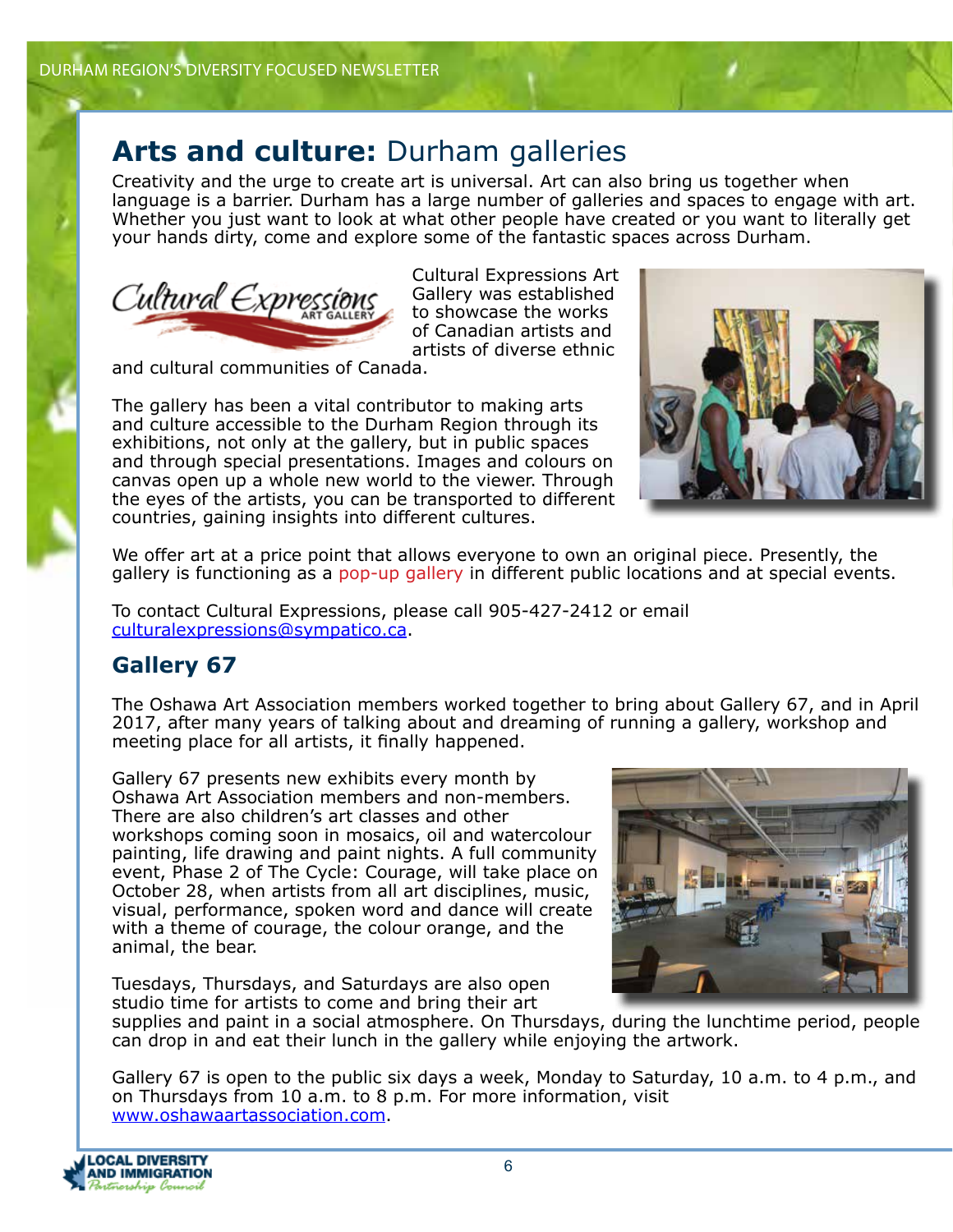#### Arts and culture: Durham galleries



At Station Gallery, we're all about making connections, learning and fun! We are your public art gallery and we are here for you to explore on your own, as a family or with friends. Whether you're participating in one of our art classes, dropping in to view our exhibitions, or joining us at our events, there's always something to do and discover. It's free to visit and open seven days a week.

Through art, and its many subjects and forms, you'll open perspectives and be transported to other times

and places. Art activities also help us express our thoughts and emotions in new and interesting ways. From researching and planning, to getting your hands messy with paint, ink or clay, the process involved in creating an artwork is often as pleasant an experience as admiring the finished piece. Working with different colours, textures and materials, making and viewing art becomes a way of temporarily letting go of all the other things that occupy our minds throughout the day. Station Gallery is a place where you can go when



The Citra

you need a little retreat, right here in Whitby. It's where you belong!

Check out what's coming up at Station Gallery or become a member, volunteer or donor through www.stationgallery.ca.



The Visual Arts Centre of Clarington is a public gallery dedicated to arts education and the exhibition of contemporary art.

The Visual Arts Centre of Clarington delivers professionally curated exhibitions showcasing the work of emerging, midcareer and established artists. We engage our community of artists by highlighting special exhibitions that feature local

artists, like our Juried Art Show and our members show, The 100 Small Paintings Show and Sale.

We bring art and culture to kids, youth and families. Our exhibition year starts with Art From the High Schools, an exhibition highlighting artwork from all seven high schools within Clarington. This event gives young artists a chance to participate in a professional art show.

Picasso's Picnic is a day-long art festival, focused on showing artwork and performances by youth, and free art activities for the whole family. This event also highlights a youth art market, where young artists can show and sell their artwork.



Artists of all ages and abilities can engage in creativity at the Visual Arts Centre of Clarington through programs, classes and workshops, performances and special events. We are a resource to artists and encourage the creative impulse in our community. For more information, visit www.vac.ca.

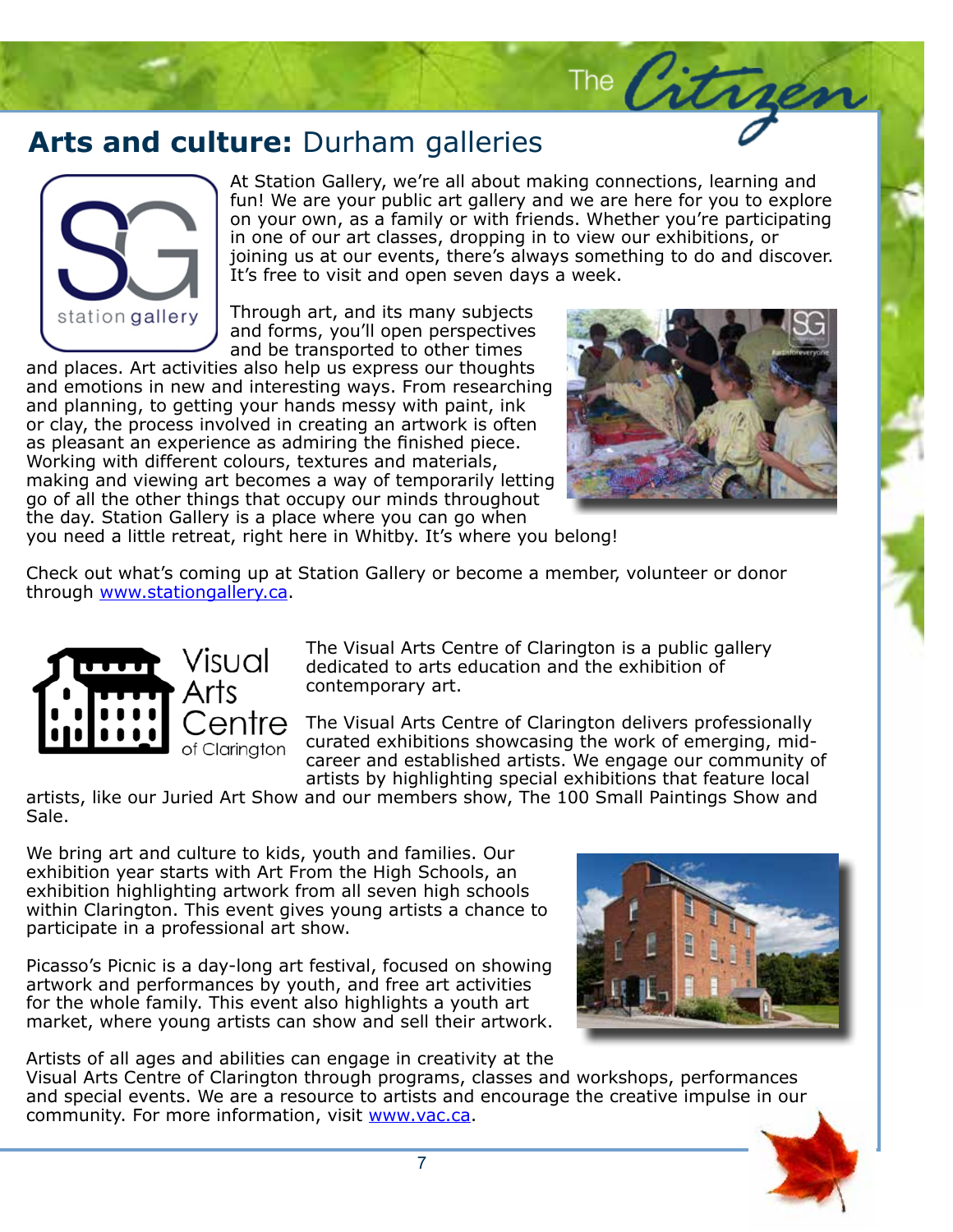#### **Building connections:** Indigenous peoples and newcomers



When events are held at the Welcome Centre Immigrant Services in Durham Region, we acknowledge the traditional territories of Canada's Indigenous people who have lived in the region for many generations. This acknowledgement **nt** contributes to building awareness of Indigenous peoples in Canada, as outlined in the Truth and Reconciliation **Services** Commission of Canada, Calls to Action.

Through a partnership with the Aboriginal Chamber of Commerce of Ontario, First Nations and Métis speakers and business owners shared their heritage and personal stories with newcomers at the Pickering Welcome Centre as they observed National Aboriginal Day. Newcomers at the Ajax Welcome Centre also celebrated Indigenous art, culture and lived experiences shared by a Traditional Knowledge Keeper. They participated in a Smudging Ceremony, and learned about the Big Drum, Dreamcatcher and the Seven



Grandfather teachings. Cultural artifacts were exhibited in an



Indigenous pop-up gallery. At these events, newcomers experienced diverse elements of Indigenous culture and learned about their historical and contemporary contributions to Canada.

The Welcome Centres in Ajax and Pickering offer free, confidential and culturally-appropriate services to immigrants who have made Canada their home. For more information, call 1-877-761-1155 or visit www.welcomecentre.ca.

### *The Citizen: Durham's diversity newsletter*

Do you have an idea for an article we should include in the next issue of *The Citizen*? Do you know about a great program or service that would be interesting to newcomers? If yes, please get in touch with us.

All articles to *The Citizen* must meet the following objectives:

- to share information about service providers, community members and events related to diversity and immigration in Durham Region
- to promote a culture of inclusion and civic engagement
- to encourage public understanding of the people who live and work in Durham Region
- to build community

Share your ideas, your photos, your programs and your thoughts for an upcoming issue of *The Citizen* by emailing us at diversitynewsletter@durham.ca.

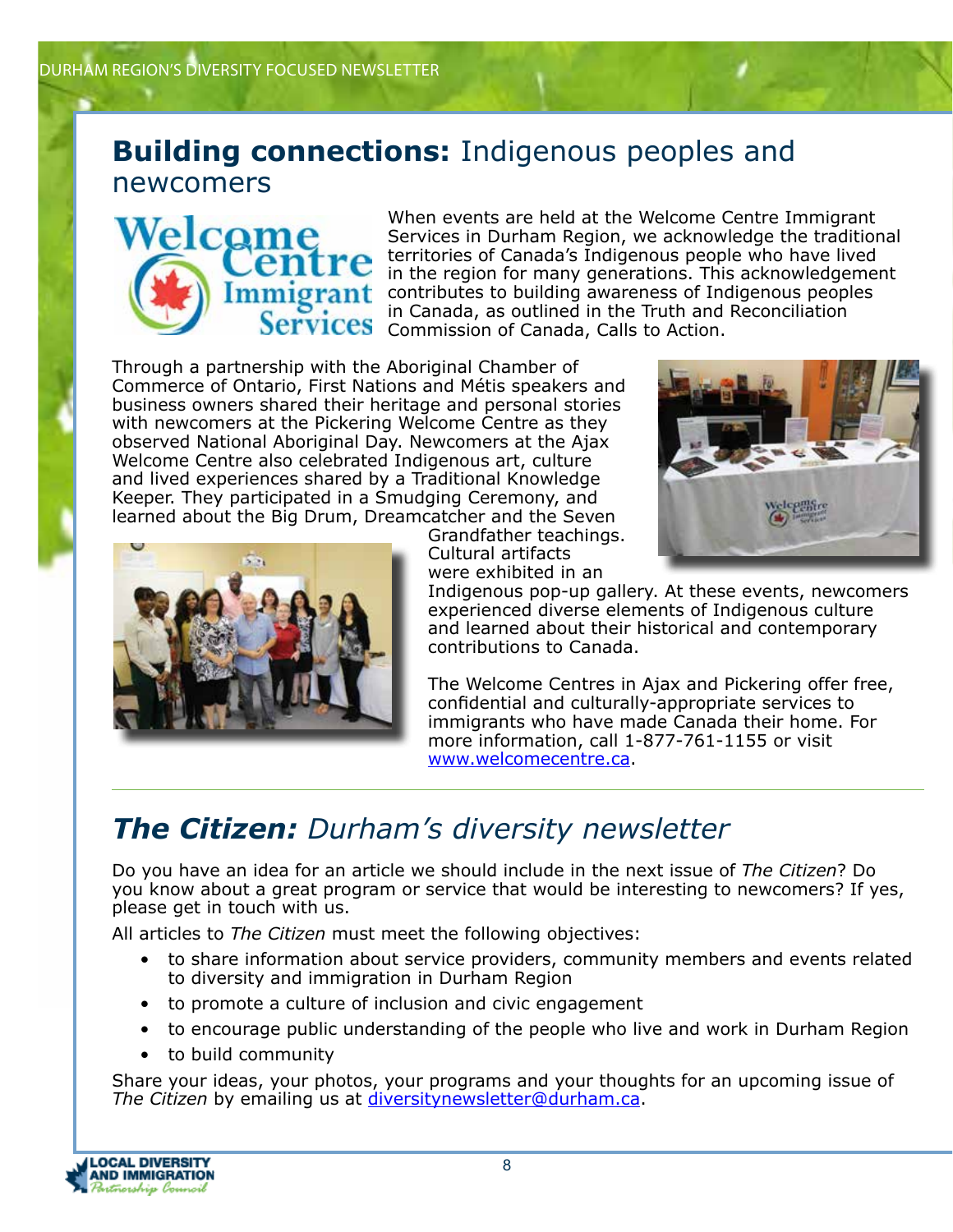## **Celebrating September 25:** Franco-Ontarian Day<br>Le 25 septembre est le jour des Franco-Ontariens et des<br>**Le 25 septembre est le jour des Franco**-Ontariens et des

Franco-Ontariennes. À Durham, plus de 1 200 frar<br>et francophiles ont participé à la levée du drapeau nanco ontarien ectte annec, organisee par missemblec<br>des communautés francophones de l'Ontario, Durham-Peterborough (ACFO-DP), l'École secondaire Saint-Charles Garnier à Whitby, l'École secondaire Ronald-Marion à Pickering ainsi que l'Hôtel de Ville à Bowmanville. Le 25 septembre est le jour des Franco-Ontariens et des Franco-Ontariennes. À Durham, plus de 1 200 francophones franco-ontarien cette année, organisée par l'Assemblée

L'ACFO-DP aimerait grandement remercier la participation de la Région Municipale de Durham et les Municipalités d'Ajax, Clarington, Oshawa, Pickering, Scugog et Whitby pour leurs appuis et leurs proclamations officielles, mais surtout d'exhibé le drapeau des Franco-Ontario pendant une<br>serosine en contambre velit in auctor eleifend, est nisl posuere massa, ac ullamassa, ac ullamassa, ac ullamassa, ac ullamassa, ac u semaine en septembre.

justo. Ut hendrerit felis eu turpis. \*\*\*\*\*\*\*\*\*\*\*\*\*\*\*\*\*\*\*\*\*\*\*\*\*\*\*\*\*\*\*\*\*\*\*\*\*\*\*\*\*\*\*\*\*\*\*\*

September 25th marks Franco-Ontarian Day across Ontario. This year was no different in Durham. More than 1,200 francophones and francophiles participated in the Franco-Ontarian Day flag raising events across the Durham Region, organized by l'Assemblée des communautés francophones



The Citres

e Saint-Charles Garnier in<br>ville City Hall. de l'Ontario, Durham-Peterborough (ACFO-DP) at École secondaire Saint-Charles Garnier in Whitby, École secondaire Ronald-Marion in Pickering and Bowmanville City Hall.

ACFO-DP would like to also thank the Region of Durham and the Municipalities of Ajax, Clarington, Oshawa, Pickering, Scugog and Whitby for proclaiming September 25 Franco-Ontarian Day and especially for flying the Franco-Ontario flag for one week across the region.

For more information about ACFO-DP, please visit www.francodurham-peterboro.ca, call 905-571-0826, or email acfodp@bellnet.ca.

#### **Durham Immigration Portal: have your say!**



The Durham Immigration Portal is having a makeover! In early 2018 we will be relaunching the website. We will be adding more interactive content, as well as ensuring that the Portal is both mobile-friendly and social media-friendly.

During the next few weeks, when you visit the Portal, you'll have the opportunity to let us know what you think of the current website. This information will help us as we redesign the site and decide what information to keep, what to add and what to retire.

If you can, take a minute to share your thoughts with us through the online survey. You can also email your suggestions and comments on what should be included in the updated Durham Immigration Portal to immigrationportal@durham.ca.

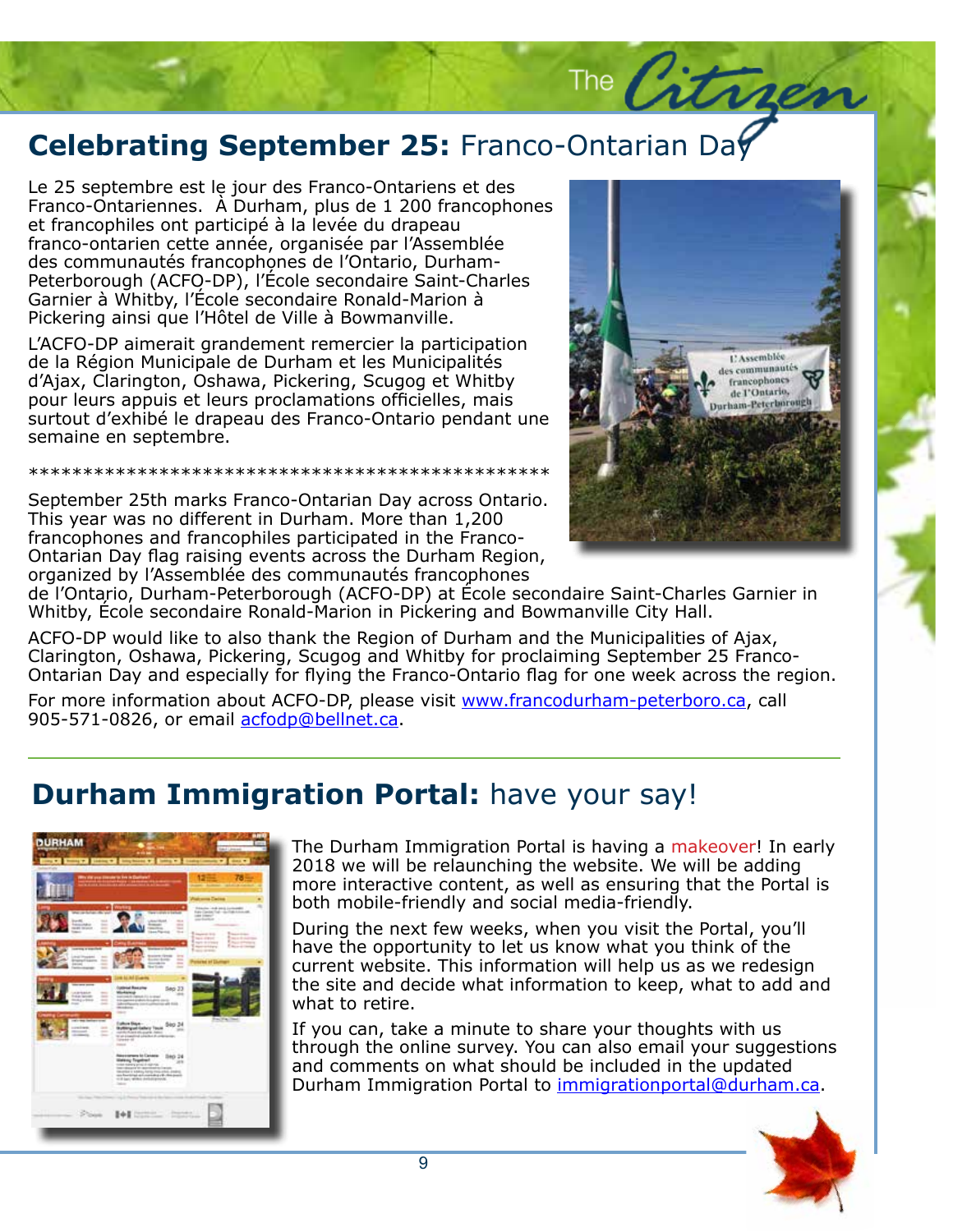#### **Newcomer family support:** taking care of your family's mental health

Have you recently moved to a new city or a new country? Has your family experienced more stress than usual? There are times in our lives when our mental health may be more at risk. These times are known as "transitions". Children and families can experience more stress when they are moving, starting at a new school, or when schedules are busy.

Mental health is about how we think, feel or act. When we have good mental health it helps us to get the most out of life. Here are some tips to help you and your children manage transitions and experience good mental health:



- Help your children see how times of change can be positive and exciting, such as making new friends.
- When problems arise, encourage children to try new and different solutions.
- Make sure your children have lots of time for free play, such as running around outside or playing at the park. Free play and being active helps children cope with stress.
- For all of us, getting plenty of sleep, eating a healthy diet, and being active supports our mental health.

For more information and tips on how to take care of your mental health, call the Durham Health Connection Line at 1-800-841-2729 to speak to a Public Health Nurse, or visit durham.ca/mentalhealth.

#### **Healthy Mouth, Healthy Child:** smiles are important



Good oral health is important for children as they grow. Healthy teeth are important for helping to develop speech, healthy eating habits and good social skills.

If your child has an urgent dental problem, don't wait to take them to the dentist. If your child doesn't go to a dentist, they can get cavities and gum disease, or be in pain from an infection. They could lose teeth, sleep badly, have a lower body weight and have difficulty learning and attending school. If not caught early, the problem could eventually lead to expensive dental care.

If you need financial help to take your child to the dentist, Healthy Smiles Ontario (HSO) is a government-funded program that provides free dental benefits to eligible children and youth, aged 17 and under. As well, dental screening is provided annually in all publicly funded schools and at the Durham Region Health Department, Oral Health Clinic.

If you have any questions regarding this information or about your child's teeth, please visit www.durham.ca/health.asp?nr=/departments/health/dental/index.htm.

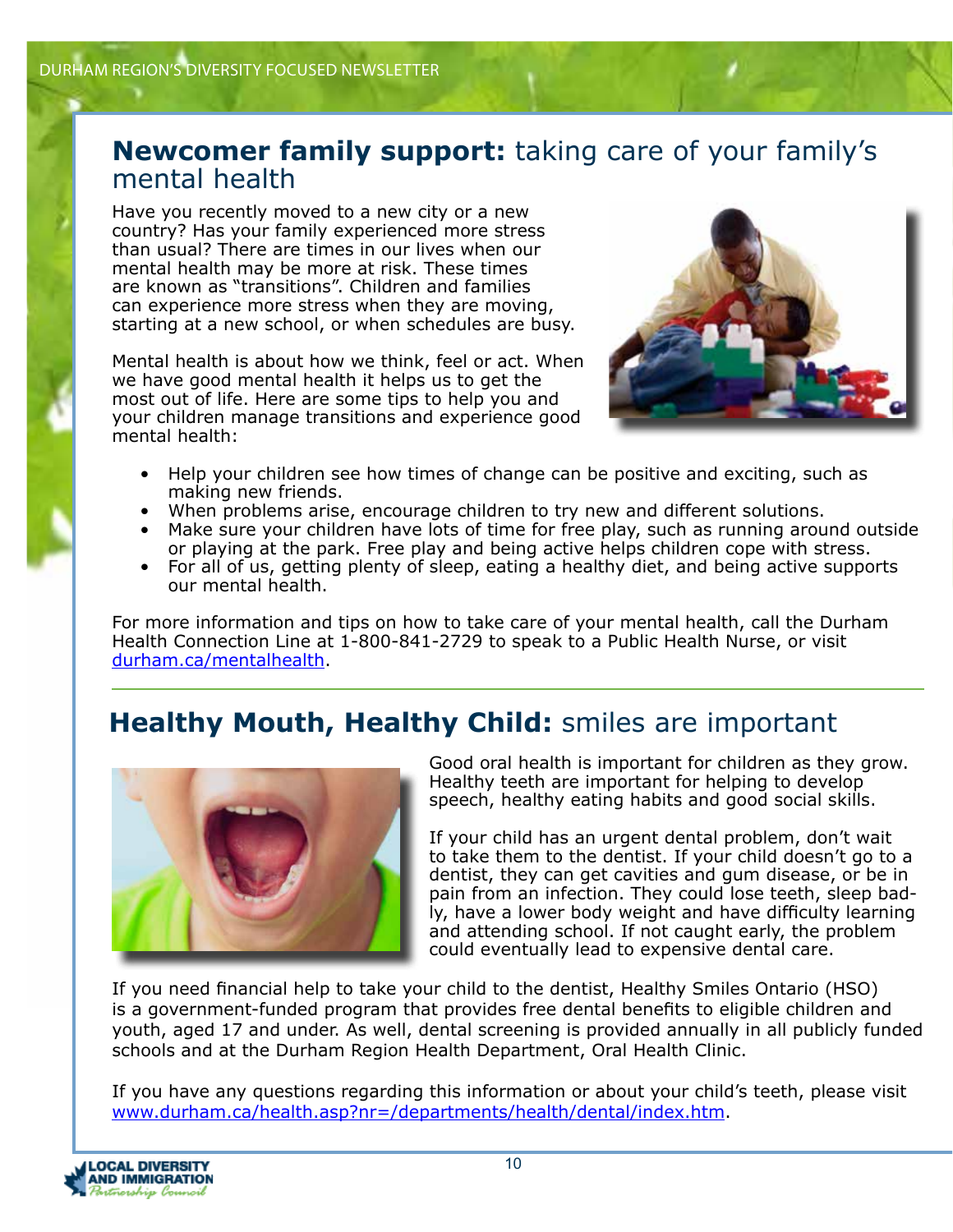## **Supportive communities:** woman-centred care

DRIVEN provides access to multiple services at one location for women dealing with abuse and violence. This includes domestic abuse, sexual abuse, and elder abuse perpetrated by a current or former partner, family member, friend or stranger. At DRIVEN, women receive information on services, help with navigating services, and help with connecting to services.



The City

DRIVEN is a network of 28 partners from Durham Region, which work together to provide a range of services. For a list of partners, visit www.durhamdriven.com.

DRIVEN is open on Mondays, excluding statutory holidays, from 8:30 a.m. to 4:30 p.m., at 1320 Airport Blvd. in Oshawa. Women can walk-in, book an appointment, or call for support. Child minding is available on-site.

Women can also connect to DRIVEN through video chat from the Welcome Centres in Ajax or Pickering, the New Life Neighbourhood Centre in Oshawa, or North House in Uxbridge. Assistance in travelling to/from DRIVEN by taxi may be available.

All services accessed through DRIVEN are free. Language interpreters are available in person, over the phone and through video chat. Call DRIVEN to arrange a language interpreter. For information, or to book an appointment, call 1-877-432-7233 or email us at info@durhamdriven.com.

#### **Glossary**

Ally – a friend; someone who supports another

Continuous registration – signing up for a class at any time of the year; there is no fixed start date

Discriminatory comments – language that is hurtful and is also based on negative stereotypes or racism

Fast-track – to do something quickly

Fundraiser – an event held to raise money for an organization or cause

Language assessment – a formal interview to evaluate how well you can speak English

LGBTQ+ - the lesbian, gay, bisexual, transgendered and queer/questioning community

Makeover - when someone or something updates or completely changes how they/it looks

Multidimensional – more than one side to something; more complex; more varied

Pop-up gallery – a display of art in one place for a short space of time, not a permanent exhibition

Treaties – formal agreements or contracts

Unlearning stereotypes – consciously asking questions about your own perceptions of a certain group or community and actively exploring alternative interpretations, experiences and/or stories related to that group